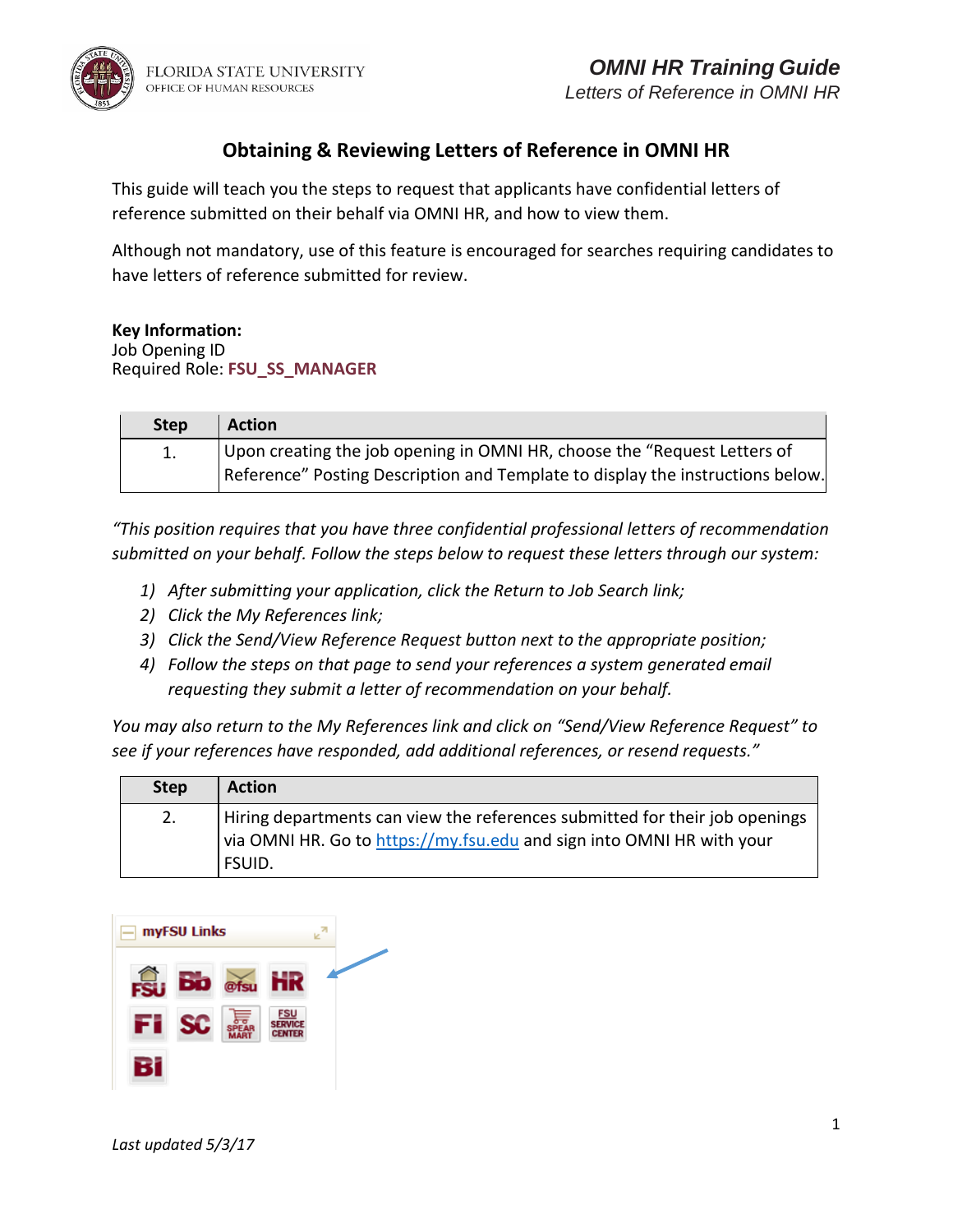

FLORIDA STATE UNIVERSITY<br>office of human resources

# *OMNI HR Training Guide*

*Letters of Reference in OMNI HR*

| <b>Step</b> | <b>Action</b>                                  |
|-------------|------------------------------------------------|
|             | Click Main Menu > Recruiting > View References |

|             | Main Menu -         |                                 |        |                           |                             |  |  |  |
|-------------|---------------------|---------------------------------|--------|---------------------------|-----------------------------|--|--|--|
| Sarch Menu: |                     |                                 |        |                           |                             |  |  |  |
|             | $\circledR$         |                                 |        |                           |                             |  |  |  |
|             |                     |                                 |        | ÷                         |                             |  |  |  |
| □           |                     | Org Chart Viewer                |        |                           |                             |  |  |  |
| a           | <b>Self Service</b> |                                 |        |                           |                             |  |  |  |
| n           | <b>FACET</b>        |                                 |        |                           |                             |  |  |  |
| Ò           |                     | <b>Manager Self Service</b>     |        |                           |                             |  |  |  |
| Ō           | ePAF+               |                                 |        |                           |                             |  |  |  |
| Ò           |                     | eORR Online Role Request        |        |                           |                             |  |  |  |
| Ò<br>۵      |                     | eRDF Retro Distribution Form    | a      | Administration            | ь                           |  |  |  |
|             | Recruiting          |                                 | $\Box$ | Reports                   | ь                           |  |  |  |
| Ò           |                     | Workforce Administratio         | E      | <b>View References</b>    |                             |  |  |  |
| Œ<br>Ò      | Compensation        |                                 | F      | <b>Recruiting Home</b>    |                             |  |  |  |
| Ò           |                     | Time and Labor                  | E      | <b>Search Applicants</b>  |                             |  |  |  |
| Ò           |                     | <b>Payroll for North Amerid</b> | E      | Search Job Openings       |                             |  |  |  |
| Ò           |                     | <b>Workforce Development</b>    | E      |                           | Create GA Appt/OPS Fac Appt |  |  |  |
| Œ           |                     | Organizational Developr         | F      | Create Job Opening        |                             |  |  |  |
| Ò           | Set Up HCM          |                                 | Ħ      | <b>Interview Calendar</b> |                             |  |  |  |
| Ò           |                     | Enterprise Components           | E      | <b>Pending Approvals</b>  |                             |  |  |  |
| Ò           | Worklist            |                                 |        | ۶                         |                             |  |  |  |
| a           |                     | <b>Reporting Tools</b>          |        | Þ                         |                             |  |  |  |
| F           | PeopleTools         |                                 |        |                           |                             |  |  |  |
| E           | myFSU               |                                 |        |                           |                             |  |  |  |
| F           | Careers             |                                 |        |                           |                             |  |  |  |
| E           |                     | My Personalizations             |        |                           |                             |  |  |  |
|             |                     | My System Profile               |        |                           |                             |  |  |  |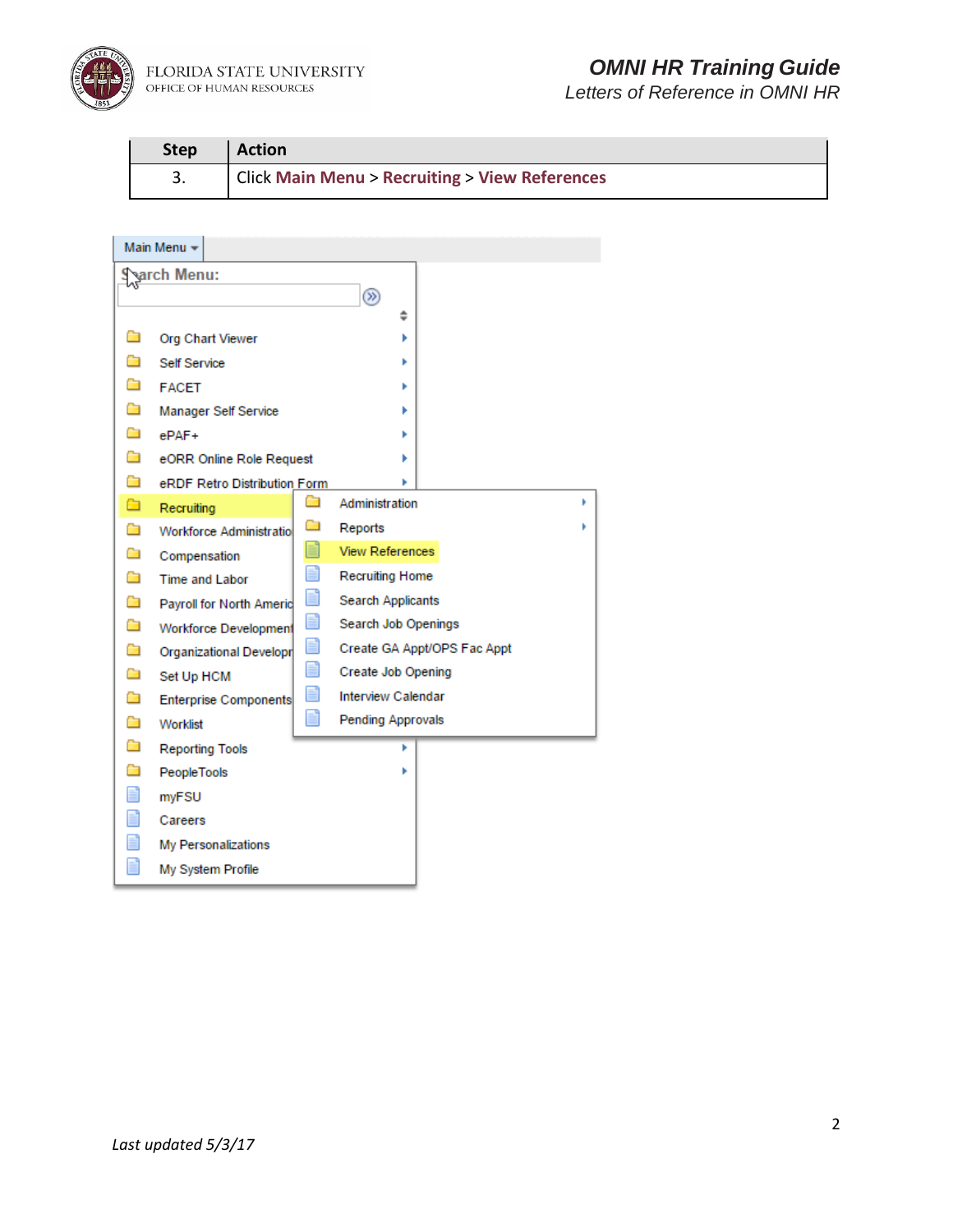

*Letters of Reference in OMNI HR*

| <b>Step</b> | <b>Action</b>                                                                |
|-------------|------------------------------------------------------------------------------|
| 4.          | Enter the appropriate job ID in the Job Opening ID field and click "Search." |

#### View Reference Letter

| <b>Posting Title:</b><br>Job Opening ID: |              |                |                      |                            | Search<br>Clear                               |
|------------------------------------------|--------------|----------------|----------------------|----------------------------|-----------------------------------------------|
| Select All                               | Deselect All | Print All      |                      |                            |                                               |
|                                          |              |                |                      | Personalize   Find   2     |                                               |
| Applicant ID<br>Selected                 | Name         | Job Opening ID | <b>Posting Title</b> | <b>Submitted Date Time</b> | First 1 1 of 1 Last<br><b>View References</b> |

| <b>Step</b> | <b>Action</b>                                                                                                                                                           |
|-------------|-------------------------------------------------------------------------------------------------------------------------------------------------------------------------|
| 5.          | On the View Reference Letter page, the boxes next to the applicant names<br>will be selected and the View Reference button enabled if a reference has<br>been received. |
|             | Click on the Print All button to view or print all reference letters submitted to<br>date for the applicants in the pool.                                               |
|             | Click on the View References button across from the applicant's name to<br>review the details per applicant (as shown in step 6 below).                                 |

### View Reference Letter

| <b>Search Criteria</b>  |                     |                          |                |                            |                            |                                                |
|-------------------------|---------------------|--------------------------|----------------|----------------------------|----------------------------|------------------------------------------------|
| <b>Posting Title:</b>   |                     |                          |                |                            |                            |                                                |
| <b>Job Opening ID:</b>  |                     | 40520Q                   |                |                            |                            |                                                |
|                         |                     |                          |                |                            |                            | Clear<br><b>Search</b>                         |
|                         |                     |                          |                |                            |                            |                                                |
| Select All              |                     | Deselect All             | Print All      |                            |                            |                                                |
|                         |                     |                          |                |                            | Personalize   Find   2     | $\bigcirc$ 1-65 of 65 $\bigcirc$ Last<br>First |
| Selected                | <b>Applicant ID</b> | <b>Name</b>              | Job Opening ID | <b>Posting Title</b>       | <b>Submitted Date Time</b> | <b>View References</b>                         |
| $\overline{\mathbf{v}}$ | 1095                | <b>Test Applicant 1</b>  | 40520          | <b>Associate Professor</b> | 08/26/2016 2:22PM          | <b>View References</b>                         |
| $2\sqrt{2}$             | 1401                | <b>Test Applicant 2</b>  | 40520          | <b>Associate Professor</b> | 08/26/2016 8:46AM          | <b>View References</b>                         |
| $3\blacktriangleright$  | 583443              | <b>Test Applicant 3</b>  | 40520          | <b>Associate Professor</b> | 08/30/2016 9:42AM          | <b>View References</b>                         |
| $4 \times$              | 23217               | <b>Test Applicant 4</b>  | 40520          | <b>Associate Professor</b> | 08/29/2016 12:10PM         | <b>View References</b>                         |
| $5\sqrt{ }$             | 40485               | <b>Test Applicant 5</b>  | 40520          | <b>Associate Professor</b> | 07/08/2016 11:27AM         | <b>View References</b>                         |
| 6                       | 14710               | <b>Test Applicant 6</b>  | 40520          | <b>Associate Professor</b> | 07/11/2016 7:55PM          | <b>View References</b>                         |
| 7 □                     | 60238               | <b>Test Applicant 7</b>  | 40520          | <b>Associate Professor</b> | 07/12/2016 8:48AM          | <b>View References</b>                         |
| 8                       | 82045               | <b>Test Applicant 8</b>  | 40520          | <b>Associate Professor</b> | 07/08/2016 1:10PM          | <b>View References</b>                         |
| $9$ $\Box$              | 27736               | <b>Test Applicant 9</b>  | 40520          | <b>Associate Professor</b> | 07/11/2016 4:06PM          | <b>View References</b>                         |
| $10$ $\Box$             | 173354              | <b>Test Applicant 10</b> | 40520          | <b>Associate Professor</b> | 07/13/2016 11:15AM         | <b>View References</b>                         |